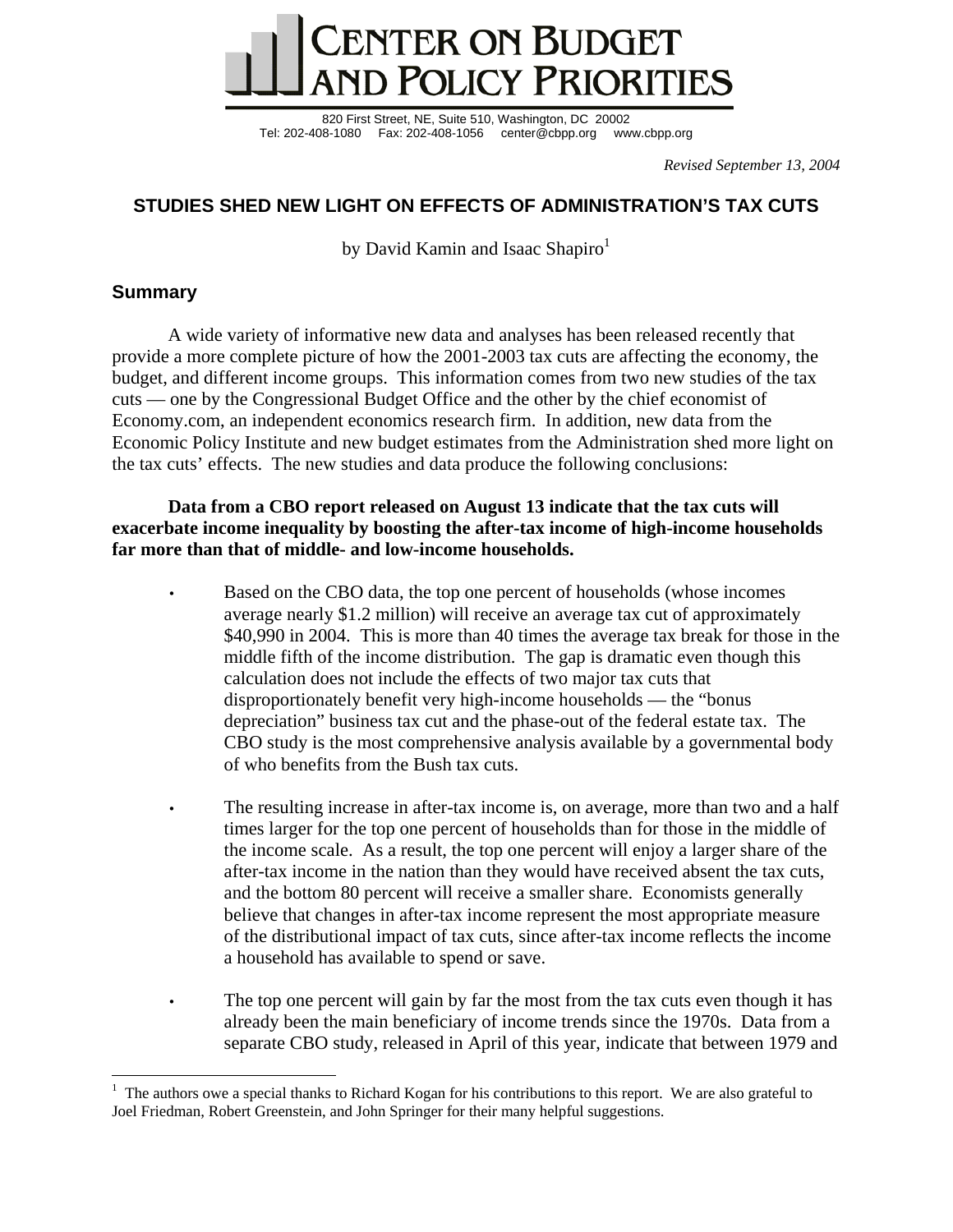2001 (the latest year CBO examined), the average after-tax income of the top one percent of households rose by a stunning \$409,000, or 139 percent, after adjusting for inflation.<sup>2</sup> This dwarfed the \$6,300, or 17 percent, average increase among the middle fifth of the population, over this 22-year period, and the \$1,100, or 8 percent, increase among the bottom fifth of the population.

**A study by Mark Zandi, the chief economist at the independent economic research firm Economy.com, finds the tax cuts were poorly designed for purposes of stimulating the economy. If designed differently, the stimulus package would have generated significantly more economic and jobs growth for each dollar it cost.**

- Zandi examined the average "bang for the buck" of provisions in the enacted tax cuts. He finds that the significant majority of these tax cuts consist of policies that return little bang for the buck, yielding less than \$1 of short-term economic demand for each \$1 of cost. Altogether, Zandi's study indicates that the average bang for the buck from the tax cuts has been 74 cents. (In other words, each dollar of tax cuts has produced only 74 cents of added economic demand the next year.)
- Zandi also examined an alternative stimulus package and found it would have yielded far more short-term demand — \$1.20 for each \$1 of cost — and thus have generated significantly more economic and job growth. The alternative package would have put more money into the hands of those who immediately spend it low- and middle-income Americans — through tax cuts targeted on this group, greater temporary unemployment benefits, and more federal fiscal relief to states to lessen state budget cuts and tax increases. As noted, the federal tax cuts that were enacted are heavily skewed toward high-income households, who are much less likely than other households to spend their tax cuts quickly. (They are more likely to save their tax cuts.)

## **The Economic Policy Institute finds that the number of jobs created in the wake of the tax cuts has already fallen 2.7 million jobs short of Administration predictions made in 2003***.*

- EPI reports that through August, the economy has produced 1.6 million jobs since passage of the 2003 tax bill; this is just 38 percent of the 4.3 million jobs the Administration predicted would be generated over this period.
- Recent economic data indicate that the job market remains lukewarm, with 144,000 jobs being created in August. This is less than half the average monthly job creation the Administration projected in the wake of the tax cuts. While a number of factors have contributed to the weakness in the job market, the tax cuts' flawed design must share part of the blame.

<sup>2</sup> Congressional Budget Office, *Effective Federal Tax Rates: 1979-2001*, April 2004. For a short summary of the after-tax income trends indicated by this CBO study, see page 23 of Isaac Shapiro and Joel Friedman, *Tax Returns: A Comprehensive Assessment of the Bush Administration Tax Cuts*, April 2004.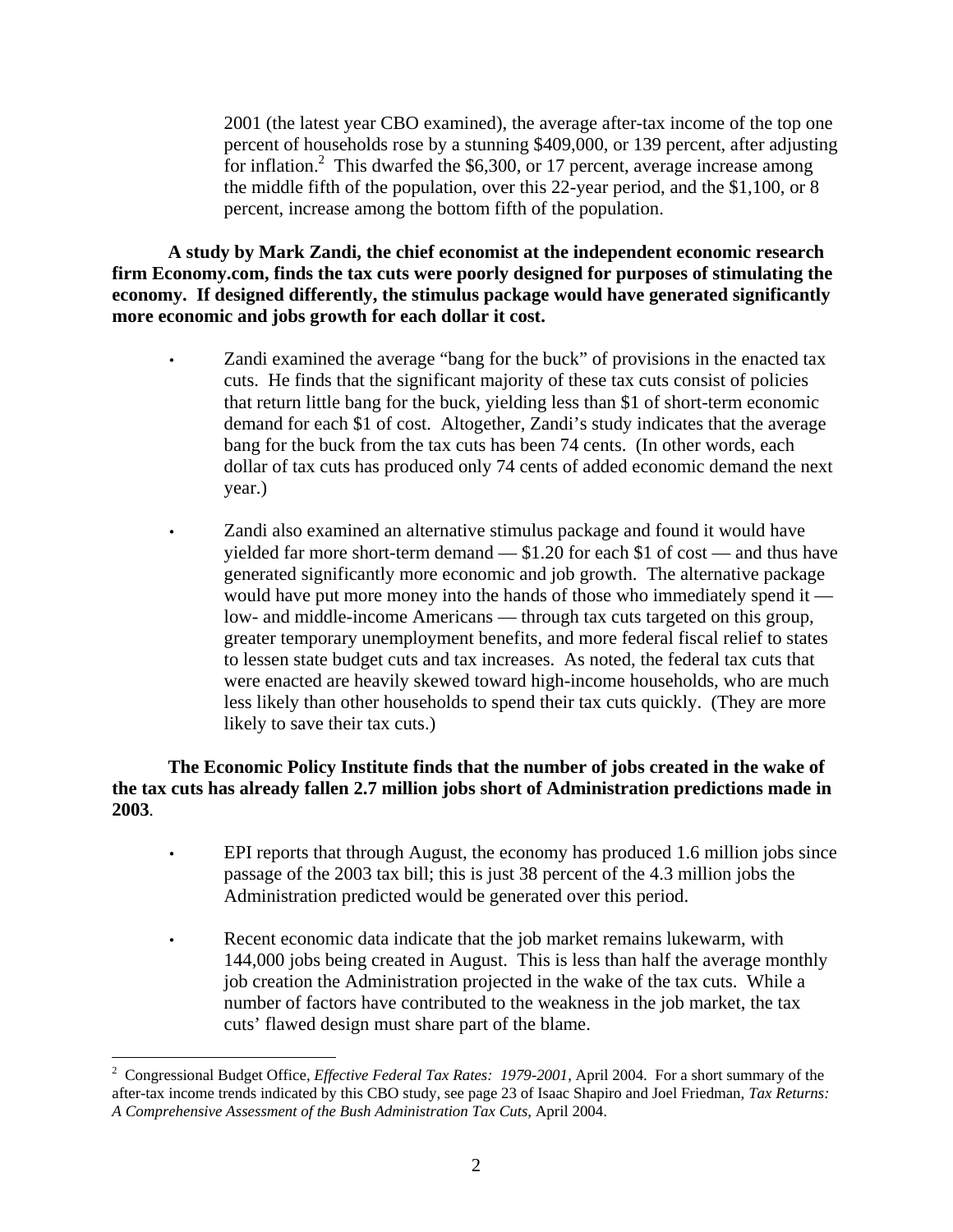**Data in the Administration's own Mid-Session Budget Review indicates that the tax cuts have played a larger role than all other legislation enacted since the start of 2001 in the emergence of the current sizable budget deficit, and that the tax cuts account for the majority of the current deficit.** 

- The Mid-Session Budget Review, released July 30, shows that to date, the tax cuts have accounted for 57 percent of the cost of all legislation enacted since the Administration took office. The tax cuts thus have contributed more to the worsening fiscal picture than all other new government policies combined more than the sum of the costs of operations in Iraq and Afghanistan, the war on terrorism, increases in homeland security, and all domestic spending increases.
- The Mid-Session Review data also show that the tax cuts account for well over half of the 2004 deficit.
- These findings, which are consistent with new CBO data released September 7, contradict claims made by a number of policymakers and activists with an ideological axe to grind who have argued that the recent tax cuts have contributed little or nothing to the deterioration of the budget outlook.

**In June, the Center jointly released a report with the Urban Institute-Brookings Institution Tax Policy Center finding the tax cuts ultimately are likely to make most households** *worse* **off. This report refutes the claim some have made about the new CBO data: that the enacted tax cuts make everyone "better off."** 

- The assertion has been made that the CBO data show all taxpayers benefit from the tax cuts since all income groups are shown to receive at least some tax cuts. Such assertions, however, rest on the assumption that the tax cuts will never be paid for. This assumption is erroneous; eventually, the government must cover its bills, either by raising taxes or by cutting spending. Financial markets will not tolerate persistent large and unsustainable deficits. As Federal Reserve Board Chairman Alan Greenspan put it when testifying before Congress on September 8, "If you're going to lower taxes, you shouldn't be borrowing essentially the tax cut. And that over the long run is not a stable fiscal situation."<sup>3</sup>
- The Tax Policy Center/CBPP study found that under the two scenarios it considered for offsetting the costs of the tax cuts, more than three-quarters of American households ultimately would be made worse off. They will lose more from the financing measures than they would gain from the tax cuts.
- The precise results would depend upon the specific measures adopted to offset the costs of the tax cuts. Nevertheless, the basic finding — that once the financing measures that ultimately will have to be adopted are taken into account, most

 $3$  Chairman Alan Greenspan in "U.S. Representative Jim Nussle (R-IA) Holds Hearing on the Budget and the Economy," FDCH Political Transcripts, September 8, 2004.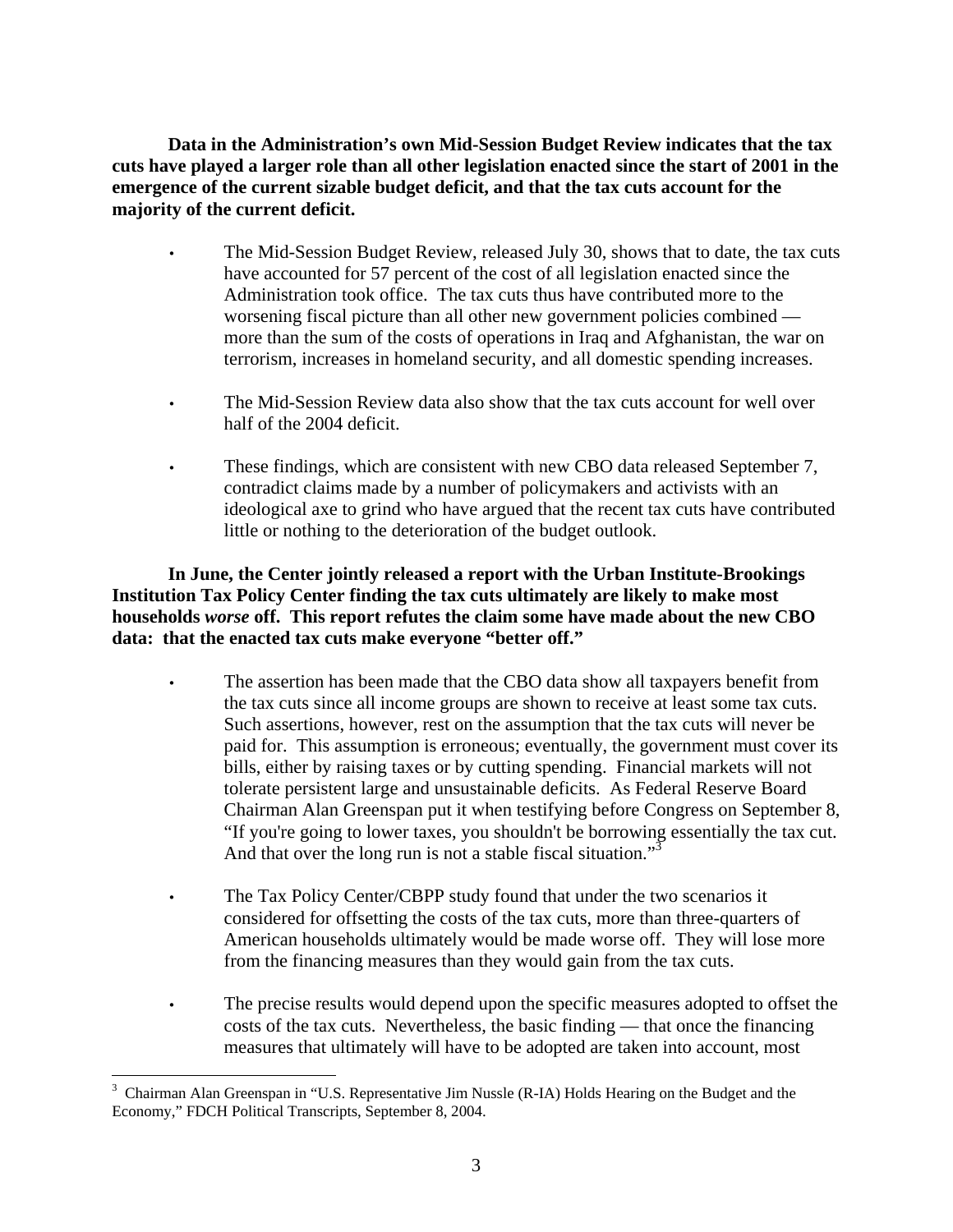households without high incomes will be net "losers" — is likely to hold under almost every financing scenario, unless a large portion of the tax cuts are repealed. Since the tax cuts' gains are so heavily concentrated among highincome households, a similarly large share of the tax cuts' *costs* would have to be imposed on those same households if middle- and low-income households are not to end up worse off.

## **CBO Study Shows that the Tax Cuts Benefit High-Income Americans the Most**

In mid-August, CBO released a comprehensive analysis of the combined distributional effects of the  $2001$ ,  $2002$ , and  $2003$  tax bills.<sup>4</sup> This study is particularly notable. It is the most comprehensive government study available on the distribution of the tax cuts, and CBO is a highly-respected nonpartisan organization that now is directed by a Republican appointee who worked for the Administration at the time that some of the tax cuts were being crafted. The CBO data confirm what previous independent analysis has shown: the Administration's tax cuts disproportionately benefit those at the top of the income scale.

The CBO estimates for 2004 generally include the effects of the corporate tax cuts, the largest of which is the bonus depreciation provision, enacted in 2002 and enlarged in 2003. The CBO estimates do not include the effects of phasing out and ultimately eliminating the estate tax; in this respect, the estimates understate the tax cuts received by high-income households. (CBO recently published a study showing that the elimination of the estate tax would significantly reduce charitable contributions. This study is summarized in Appendix 2.)

In its report, CBO only gives estimates of the changes due to the tax cuts in effective tax rates and in the share of tax liabilities that various income groups pay. We derive estimates of the average tax cut, change in effective tax rate, and share of the total tax cut by income group simply and directly from the data that CBO provides.<sup>5</sup> Including the corporate tax cuts, our estimates based on the CBO data indicate:

- The top one percent of households would receive an average tax cut of \$78,460 2004 — more than 70 times the average tax cut received by the middle fifth of households.
- The top one percent of households will receive one third of the tax cuts in 2004, which is substantially larger than the share of federal taxes they pay. (For a more detailed discussion on the tax cuts and the share of tax burdens paid, see Appendix 1.)

<sup>4</sup> CBO, "Effective Federal Tax Rates Under Current Law: 2001-2004," August 2004.

<sup>&</sup>lt;sup>5</sup> The minority staff of the Joint Economic Committee also derived such estimates in JEC Democrats, "New CBO Analysis Confirms that the Bush Tax Cuts are Skewed Toward the Rich," August 2004.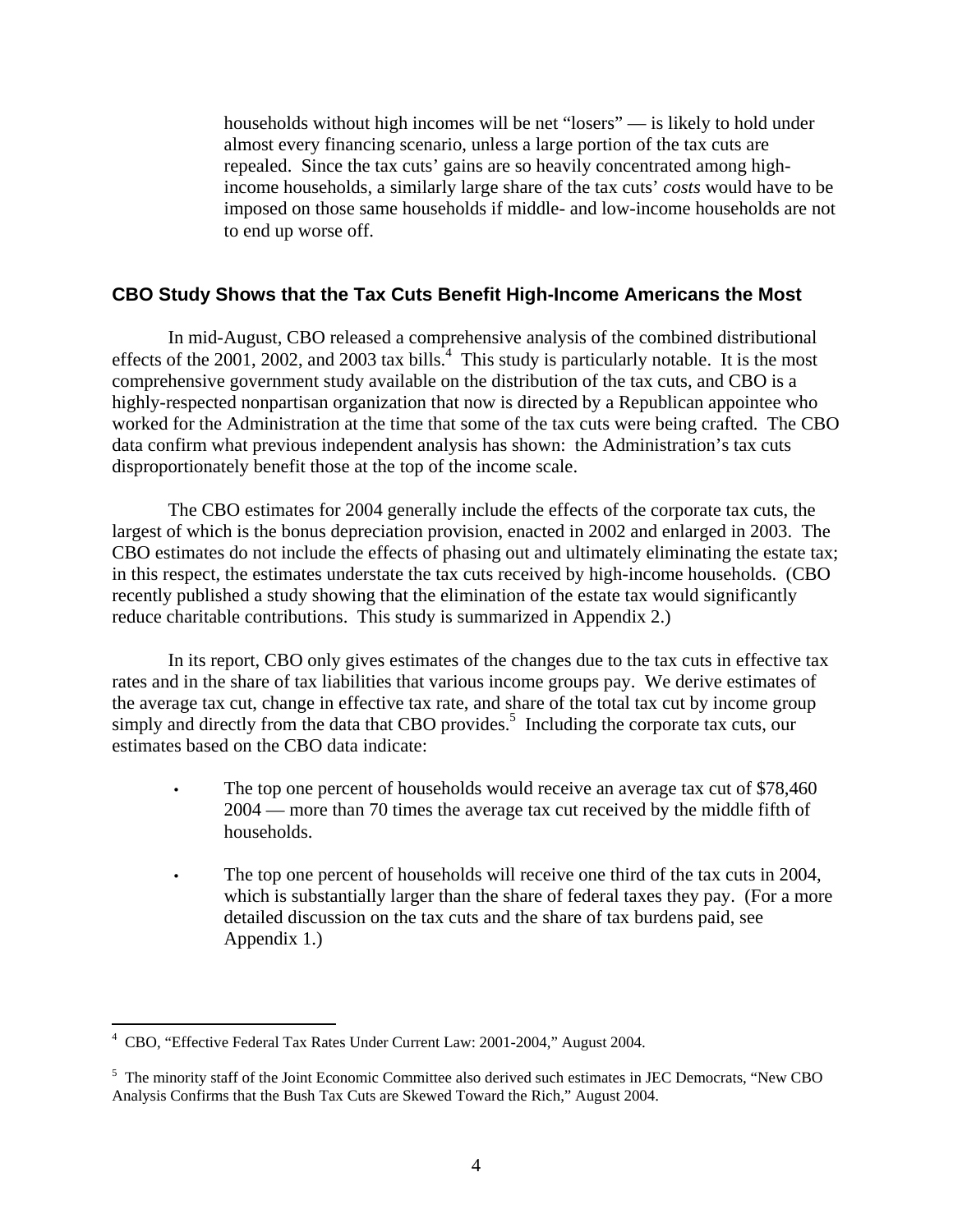### **Table 1**

|                   | Average<br>Income | Average Tax<br>Cut | Share of the<br>Tax Cut | Percentage Change in<br>After-Tax Income |
|-------------------|-------------------|--------------------|-------------------------|------------------------------------------|
| Lowest 20 percent | \$16,600          | $-$ \$230          | 2.8%                    | 1.5%                                     |
| Second 20 percent | \$38,100          | $-5720$            | 8.3%                    | 2.2%                                     |
| Middle 20 percent | \$57,400          | $-$ \$980          | 11.5%                   | 2.0%                                     |
| Fourth 20 percent | \$84,300          | $-$1,520$          | 17.7%                   | 2.3%                                     |
| Top 20 percent    | \$203,700         | $-$4,890$          | 59.9%                   | 3.3%                                     |
| All               | \$80,100          | $-$1,680$          | 100.0%                  | 2.7%                                     |
| 81-90 percent     | \$116,600         | $-$ \$2,210        | 13.4%                   | 2.5%                                     |
| 91-95 percent     | \$155,000         | $-$ \$3,180        | 9.8%                    | 2.7%                                     |
| 96-99 percent     | \$243,100         | $-$4,830$          | 12.0%                   | 2.8%                                     |
| Top one percent   | \$1,171,000       | $-$ \$40,990       | 24.6%                   | 5.3%                                     |

# **Who Benefits?: Distribution of Bush Administration Tax Cuts in 2004 (***excluding* **the effects of the corporate and estate tax cuts)**

Source: CBPP calculations based on CBO data.

 $\overline{a}$ 

The CBO data also include estimates that exclude the effects of the corporate tax cuts. In part because the largest corporate tax cut is currently scheduled to expire at the end of this year, we emphasize these estimates here.<sup>6</sup> Even if both the corporate and estate tax cuts are excluded, the size of the tax cuts provided to different income groups still varies dramatically. According to the CBO data, the effects of the tax cuts when the corporate tax cuts (as well as the estate tax reductions) are not included in the analysis are as follows:

- Those in the bottom fifth of households, with average incomes of just \$16,600, will receive an average tax cut of \$230 in 2004.
- The fifth of households in the middle of the income spectrum, with average incomes of \$57,400, will receive an average tax cut of \$980.
- By contrast, the top fifth of households, with average incomes of \$203,700, will receive tax cuts averaging \$4,890.
- And the top one percent of households with average incomes of  $$1,171,000$  will receive an average tax cut of \$40,990. This is more than 40 times the size of the average tax cut going to the middle fifth of households.

<sup>&</sup>lt;sup>6</sup> We also emphasize the estimates without corporate tax cuts because the effects of the corporate tax cuts actually change direction after 2004. The 2002 tax bill included — and the 2003 tax bill expanded — a corporate tax break known as "bonus depreciation" that allows corporations to defer tax payments to future years by taking large writeoffs today. Due to bonus depreciation, corporations pay much lower taxes from 2002 through 2004 and somewhat higher taxes in the future. Thus, the inclusion of the corporate tax cuts leads to larger overall tax cuts now, but smaller overall tax cuts in the future.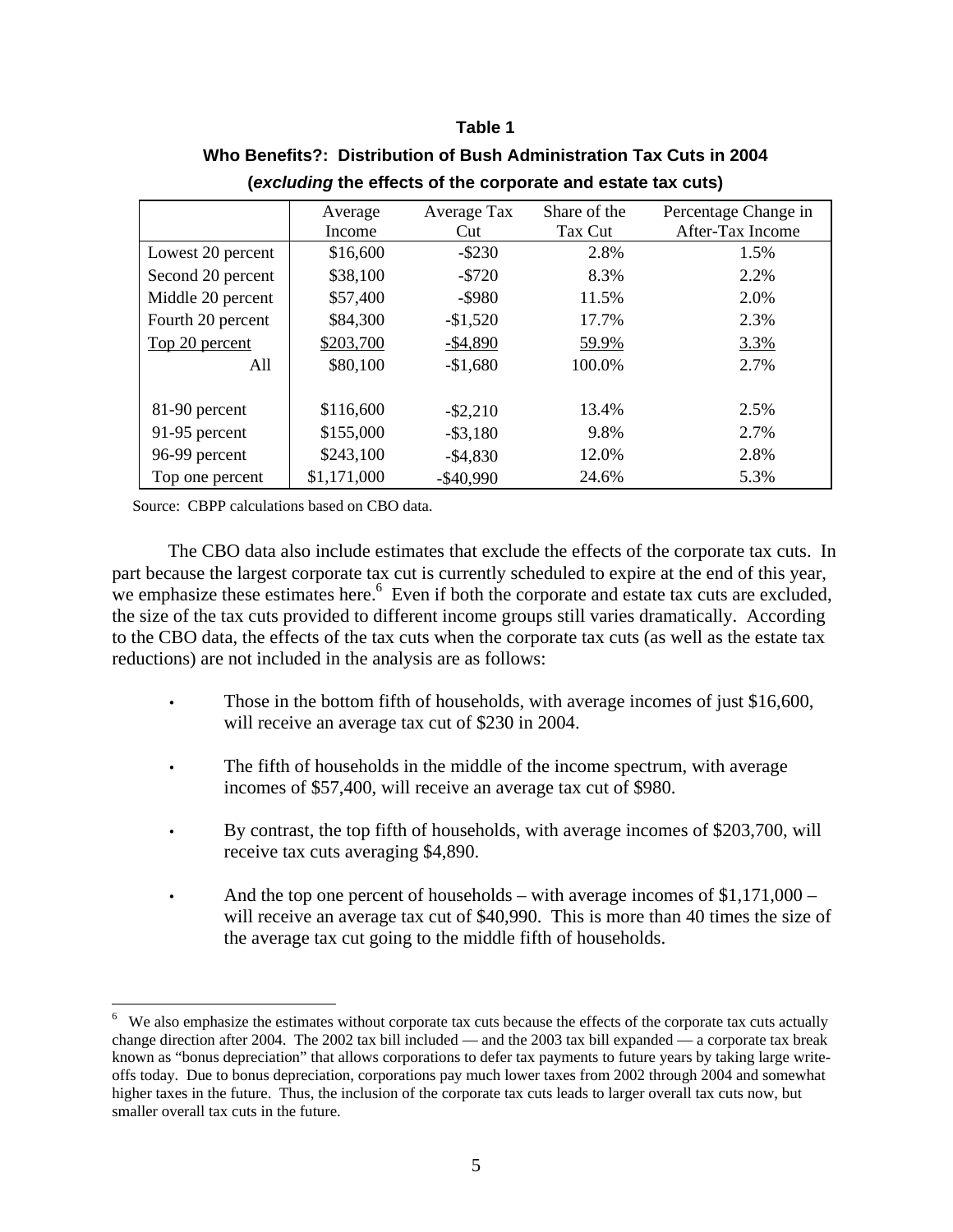Another approach to examining the distribution of the tax cuts is to examine how the tax cuts affect the "after-tax" income of households at different income levels. Economists generally regard this measure as the best measure of the effect of changes in tax policy on the distribution of income. After-tax income represents how much households have available to spend and save. By this measure as well, the tax cuts are lopsided, disproportionately benefiting those at the top of the income spectrum. According to the CBO data:

- The bottom 20 percent of Americans will see their after-tax incomes increase by an average of 1.5 percent due to the Bush tax cuts, while the tax cuts will raise the after-tax income of the middle 60 percent by about 2 percent, on average.
- Those in the top quintile will enjoy larger after-tax income gains, with after-tax income increasing 3.3 percent due to the tax cuts.
- The top one percent will see its after-tax income grow by an average of 5.3 percent, more than double the percentage increase enjoyed by the middle quintile.<sup>7</sup>
- Because the top one percent of households is receiving a disproportionately large increase in after-tax income, the tax cuts have led to a greater concentration of income among those at the top of the income spectrum (and have decreased correspondingly the share of after-tax income received by low- and middleincome households).

As lopsided as the tax cuts are in 2004, their distribution will become more uneven in future years. In future years, several other tax breaks that go almost entirely to high-income households — the eventual elimination of the estate tax as well as the removal of the limitation on itemized deductions and the use of personal exemptions for high-income households — are scheduled to phase in. In contrast, the principal tax cuts that benefit middle- and low-income households are fully in effect in 2004.

## **Does Everyone Come Out Ahead?**

 One of the main lines of response to the CBO study by supporters of the tax cuts is that the study shows that all groups have gotten a tax cut. Everyone appears to be a "winner," even if some win much more than others. This response reflects the assumption that the tax cuts, in essence, are a "free lunch" — that they do not have to be offset. $8$ 

This assumption is erroneous. Eventually, the tax cuts will have to be financed. In all likelihood, this financing will make the net effect of the tax cuts much more regressive than CBO's data indicate, with the vast majority of low- and middle-income households being made

 $7 \text{ If CBO's estimate of the effects of corporate tax cuts in 2004 is included, the top one percent see an after-tax.}$ income gain of 10.1 percent.

<sup>&</sup>lt;sup>8</sup> It may be noted that tens of millions of households received no tax cut whatsoever. Those left out from the tax cuts tend to be poor, single individuals, as well as families with children that have earnings of less than \$10,750.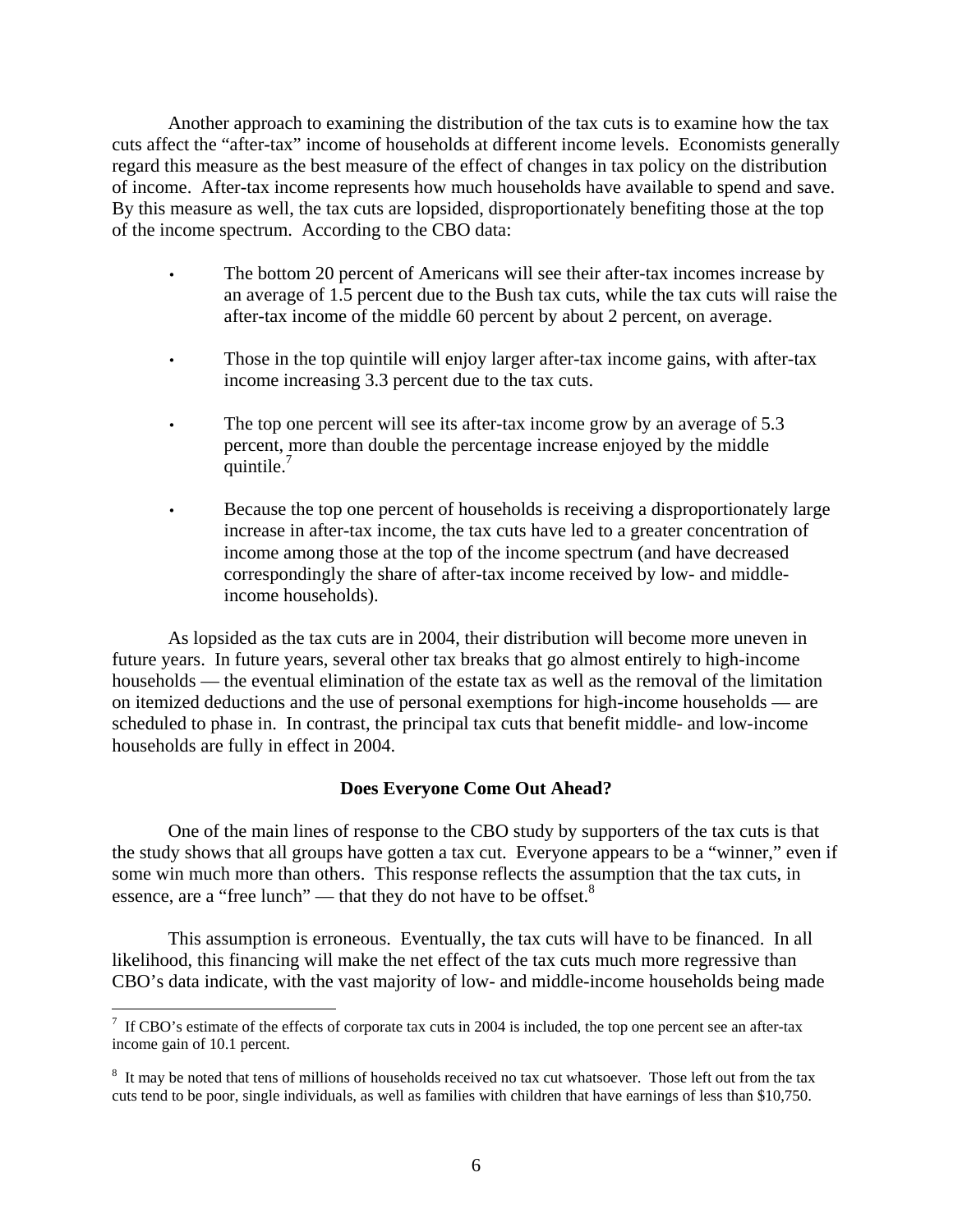worse off due to the tax cuts. These conclusions emerge from a study released in June by the Tax Policy Center and the Center on Budget and Policy Priorities.<sup>9</sup>

 To date, the tax cuts have been financed through bigger deficits. This postpones but does not eliminate the need to pay for the tax cuts. The situation is analogous to a consumer charging a major purchase to a credit card. The charge postpones, but does not eliminate, the need for the ultimate payment. Because there is uncertainty about how the tax cuts will ultimately be financed, the Tax Policy Center/CBPP report examined two hypothetical scenarios. In both scenarios, the annual cost of the tax cuts from the 2001 and 2003 tax legislation (when fully phased in) would be paid for fully, so the net effect of the tax cuts on the budget would be zero.

#### **Table 2**

#### **Average Change in Incomes Under the Tax Cuts with Cost of Financing Included, Two Hypothetical Scenarios (annual effects, in 2004 dollars)**

| <b>Income Class</b> | Average net effect,<br>financing with<br>equal dollar<br>burden per<br>household | Average net effect,<br>financing with<br>payments<br>proportional to<br>income |
|---------------------|----------------------------------------------------------------------------------|--------------------------------------------------------------------------------|
| Bottom 20 percent   | $-$1,502$                                                                        | $-$177$                                                                        |
| Middle 20 percent   | -\$869                                                                           | $-$ \$228                                                                      |
| Top 20 percent      | $+$ \$3,934                                                                      | $+$ \$954                                                                      |
| Top one percent     | $+$ \$38,784                                                                     | $+ $14,793$                                                                    |

Source: William G. Gale, Peter R. Orszag, and Isaac Shapiro, "The Ultimate Burden of the Tax Cuts: Once They are Paid For, Low- and Middle-Income Households Likely to be Net Losers, On Average," Urban-Brookings Tax Policy Center and Center on Budget and Policy Priorities, June 2, 2004

In the first scenario, every household would pay the same dollar amount to finance the tax cuts. Something close to this scenario could occur if the tax cuts were financed largely or entirely through spending cuts. If this were to occur:

- Households in the middle quintile would, on net, lose an average of about \$870 per household per year from the tax cuts.
- In contrast, the top one percent of households would still benefit handsomely from the tax cuts. Even after taking into account the financing measures, the top one percent of households would end up ahead by an average of \$38,780 per year.

<sup>&</sup>lt;sup>9</sup> William G. Gale, Peter R. Orszag, and Isaac Shapiro, "The Ultimate Burden of the Tax Cuts: Once They are Paid For, Low- and Middle-Income Households Likely to be Net Losers, On Average," Urban-Brookings Tax Policy Center and Center on Budget and Policy Priorities, June 2, 2004.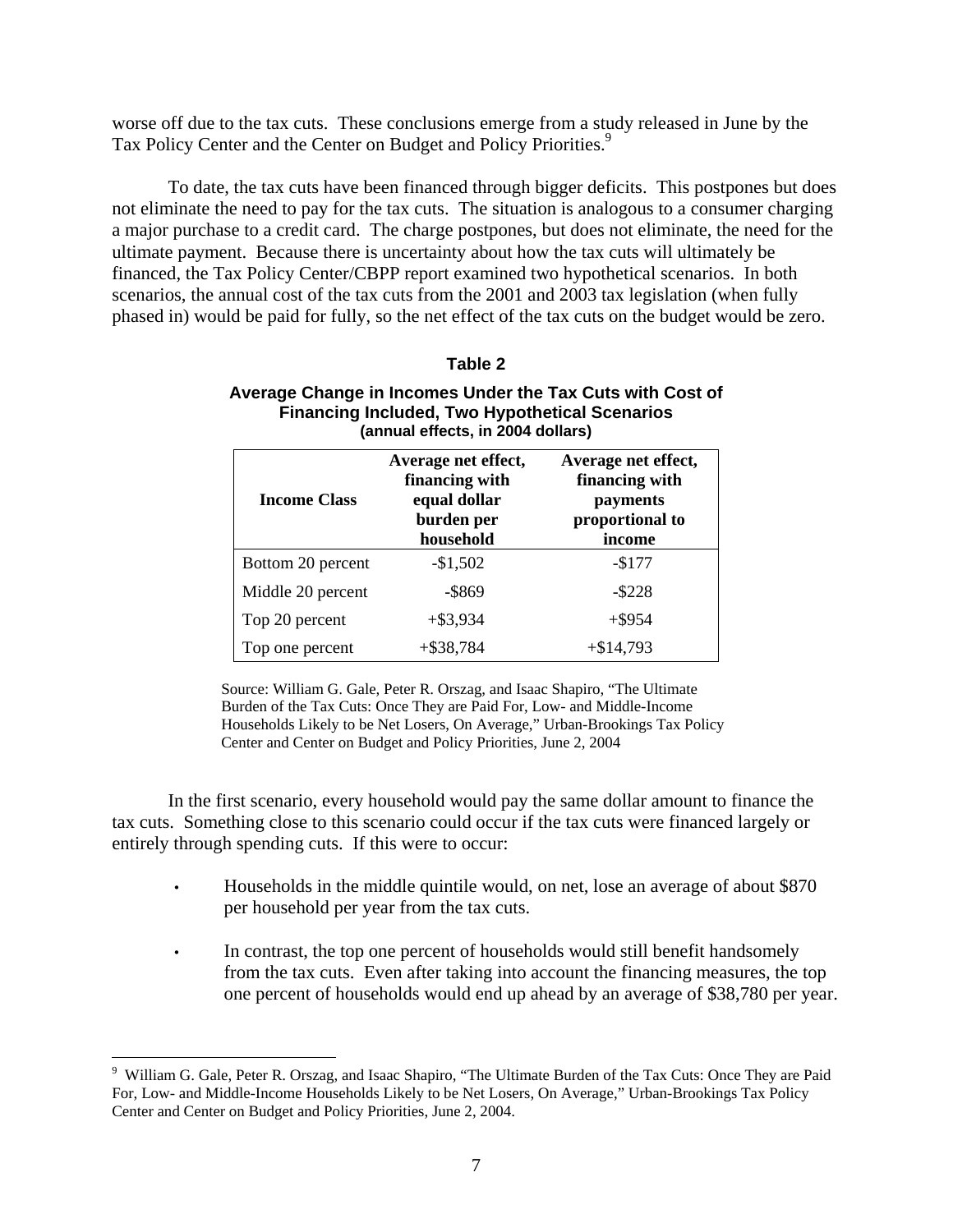In the study's second scenario, households would pay for the tax cuts in proportion to their incomes. This would be more akin to funding the tax cuts by some combination of spending cuts and tax increases. Even under this scenario, low- and middle-income Americans would lose out — while those at the top gained. Under this scenario:

- Households in the middle quintile would lose an average of \$230 per year.
- Those in the top one percent would still gain an average of \$14,790 per year.

While other financing scenarios can be imagined, most households are likely to wind up as net losers under almost any scenario to pay for the tax cuts, other than repealing major parts of the tax cuts themselves. Since the gains from the tax cuts are so heavily concentrated among high-income households, a similarly large share of the budget cuts or tax increases ultimately adopted to finance the tax cuts would have to fall on these same high-income households to ensure that low- and middle-income households did not end up worse off. With the tax cuts having eliminated or reduced the most important taxes on higher-income households including the estate tax, capital gains and dividend taxes, and the top marginal tax rates — it would be difficult to recover the needed revenue from these households without restoring those taxes.

# **A Failed Design: The Tax Cuts and Fiscal Stimulus**

In another new study, Mark Zandi, chief economist at Economy.com, appraises the effectiveness and efficiency of the Bush administration's fiscal policies in boosting the economy. Economy.com is an independent economics research group whose analyses are widely used.

Zandi describes the key to effective fiscal stimulus as being putting money into the hands of those who would immediately spend it. By this measure, he concludes that the "economic efficacy of the President's fiscal policies has been particularly poor."<sup>10</sup>

 The economy has struggled during the Bush Administration's tenure, and Zandi catalogues a number of measures of the economy's performance.

- Growth of real gross domestic product the overall measure of the economy's output — has been sluggish, in "one of the weakest performances during any Presidential term since World War II." Although this in part reflects the timing of the recent downturn — which began early in the Administration's term economic growth has been slow even compared to the same stage of past business cycles.
- Real household incomes for typical Americans have dropped since the beginning of 2001. Further, "personal bankruptcy filings, mortgage foreclosure rates, auto repossession rates, and delinquency rates on manufactured housing loans and credit cards are all at or just off record highs."

<sup>&</sup>lt;sup>10</sup> Mark M. Zandi, "Assessing President Bush's Fiscal Policies," Economy.com, July 2004.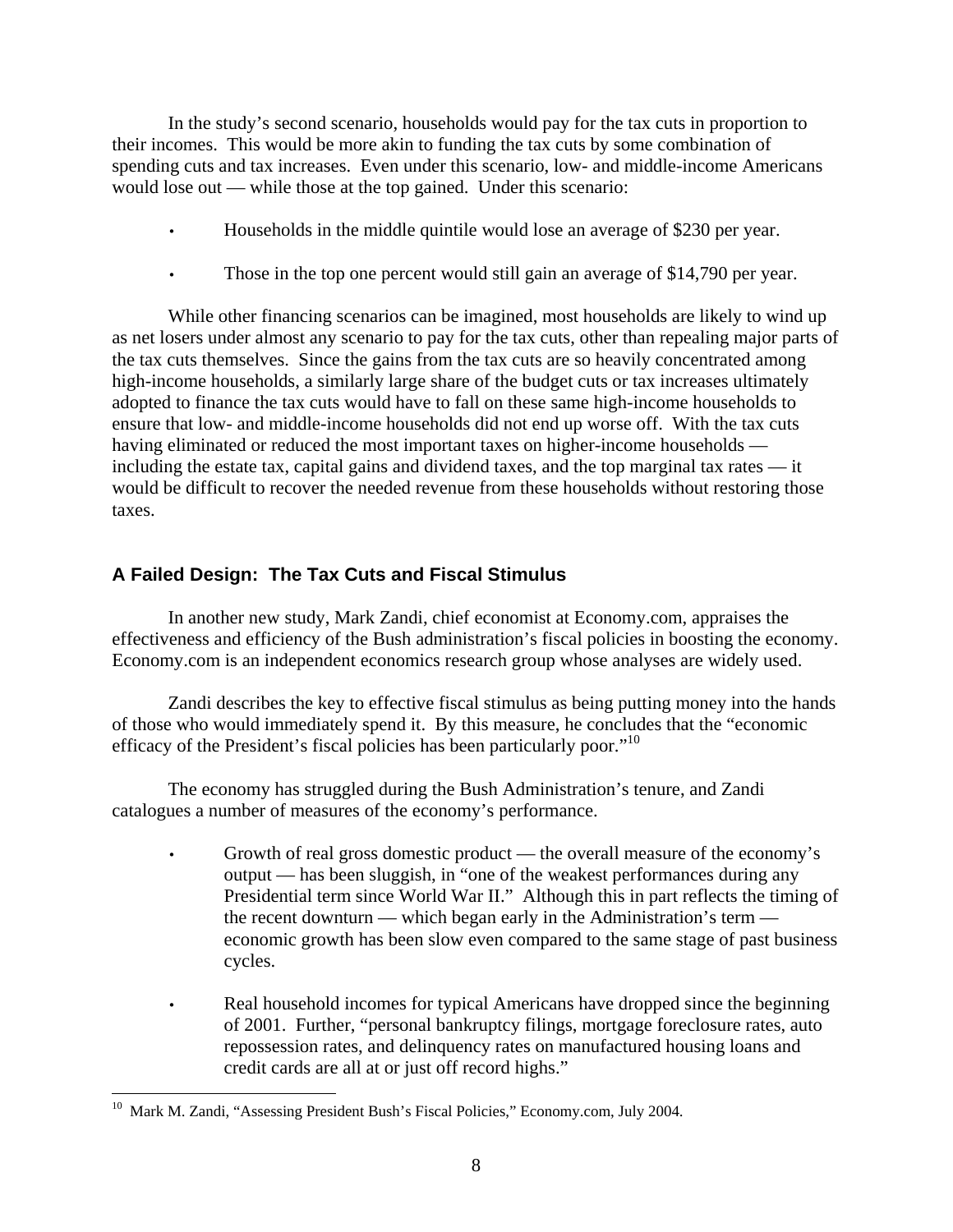#### **Table 3**

|                                                         | <b>Demand generated</b><br>per dollar of cost | Share of tax cuts and<br>spending in the $2001$ , $2002$ ,<br>and 2003 stimulus bills<br>$(2001 - 2004)$ |
|---------------------------------------------------------|-----------------------------------------------|----------------------------------------------------------------------------------------------------------|
| <b>High "Bang for the Buck"</b>                         |                                               |                                                                                                          |
| Extend UI benefits                                      | \$1.73                                        | 2%                                                                                                       |
| Widening of 10% tax bracket                             | \$1.34                                        | 26%                                                                                                      |
| State fiscal relief                                     | \$1.24                                        | 3%                                                                                                       |
| Child tax credit                                        | \$1.04                                        | 8%                                                                                                       |
| Total                                                   |                                               | 38%                                                                                                      |
| Lower "Bang for the Buck"                               |                                               |                                                                                                          |
| Marriage penalty relief                                 | \$0.74                                        | 0%                                                                                                       |
| <b>AMT</b> adjustments                                  | \$0.67                                        | 1%                                                                                                       |
| Marginal rate reductions for<br>higher income Americans | \$0.59                                        | 31%                                                                                                      |
| Business investment write-off                           | \$0.24                                        | 24%                                                                                                      |
| Dividend tax reduction                                  | \$0.09                                        | 4%                                                                                                       |
| Estate tax reduction                                    | \$0.00                                        | 2%                                                                                                       |
| Total                                                   |                                               | 62%                                                                                                      |
| Total "Bang for the Buck"                               | \$0.74                                        | 100%                                                                                                     |

### **"Bang for the Buck" Provided by Provisions in the 2001, 2002, and 2003 Tax-Cuts**

Source: Mark M. Zandi, "Assessing President Bush's Fiscal Policies," Economy.com.

• There has been a net loss of jobs. As Zandi notes, "no other President since World War II has suffered out-right job declines during their term."

 In light of these economic conditions, Zandi does not fault the President "…for his willingness to use all of the economic resources at his disposal to lift the heretofore flagging economy." But he faults the President "…for *how* he has used those resources" (emphasis added).

 The economic impact of the Administration's tax policy has been undermined by the skewed distribution of its benefits, Zandi finds. A disproportionate share of the tax cuts went to those at the top of the income spectrum. Yet unlike low-and middle-income households, highincome households tend not to spend immediately the money that they receive. Zandi notes that higher income households "...are substantially less likely to spend any tax savings quickly than lower and middle income households."

 Since higher-income Americans tend to save rather than spend the money they receive, the economic "bang for the buck" of the President's stimulus policy has, in Zandi's words, "been substantially lacking." Zandi assesses the 2001, 2002, and 2003 tax bills by analyzing the amount of additional economic demand produced for each dollar of lost government revenue or increased government spending in the year after the stimulus was provided. Zandi finds that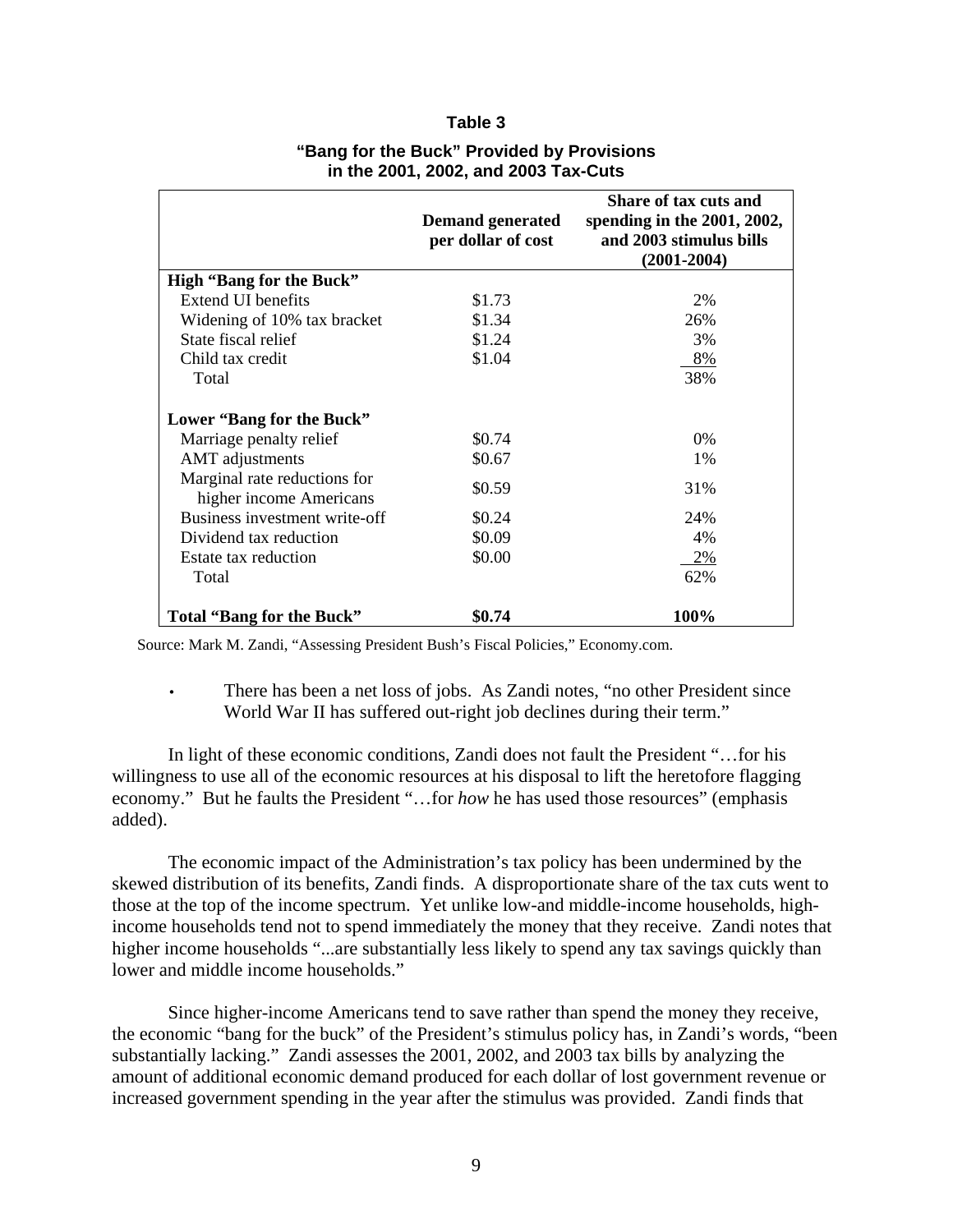these bills have cost more than \$600 billion to date. As shown in Table 3, Zandi concludes that more than three-fifths of the stimulus package comes in the form of low "bang for the buck" provisions that produce less than one dollar of additional demand for each dollar of cost to the federal Treasury. In total, the bang for the buck of the Administration's tax cuts has been just 74 cents per dollar of lost revenue.

To illustrate the relative inefficiency of the three tax bills, Zandi estimates the effects of an alternative stimulus package. His alternative proposal would have been temporary, cost far less than the Administration's tax bills over the 2001-2004 period (and have no cost after that), and concentrated its benefits on low- and middle-income Americans. The alternative package includes a six-month payroll tax holiday, a one-time \$300 tax cut for each adult and child (for up to two children in a family), and more generous state fiscal relief and federal unemployment benefits than were provided in the enacted package.

The average bang for the buck from this proposal would have been \$1.20 in added economic demand for each dollar in cost — a much larger simulative effect than under the tax cuts that were enacted. As a result, using the Economy.com macroeconomic model, Zandi finds that even though the alternative package would have been significantly less costly in the short run, it would have provided a greater boost to overall economic output and created more jobs. Further, his alternative package would end in 2004, thereby avoiding the adverse economic effects that the enacted tax cuts will likely have over the long term.

The results of the Zandi analysis further confirm the thinking of most economists and previous CBO analysis. In 2002, CBO analyzed the stimulative effects of various fiscal policies. Like Zandi, it found that some of the largest tax cuts being pursued by the Administration and its congressional allies were among the least efficient ways available of stimulating the economy.<sup>11</sup>

#### **The Job Front: Continued Weakness**

<u>.</u>

 One of the main themes (arguably *the* main theme) running through the Administration's arguments for its tax cuts is their importance for job generation. Recent data confirm, however, that the U.S. job market remains exceptionally weak compared with the job market during previous economic recoveries and that the number of jobs has lagged far behind what the Administration projected would occur if its tax cuts were adopted.

The Economic Policy Institute has tracked the progress of the job market, comparing actual results to Administration projections. EPI notes that the President's Council of Economic Advisors estimated that, with the passage of the President's proposed 2003 tax plan, 5.5 million jobs would be created from July 2003 through the end of 2004. This is equivalent to an average of 306,000 jobs per month starting in July 2003. The 2003 tax plan was adopted in a form that likely gave slightly more immediate stimulus to the economy than the Administration's original

<sup>&</sup>lt;sup>11</sup> CBO, "Economic Stimulus: Evaluating Proposed Changes in Tax Policy," January 2002.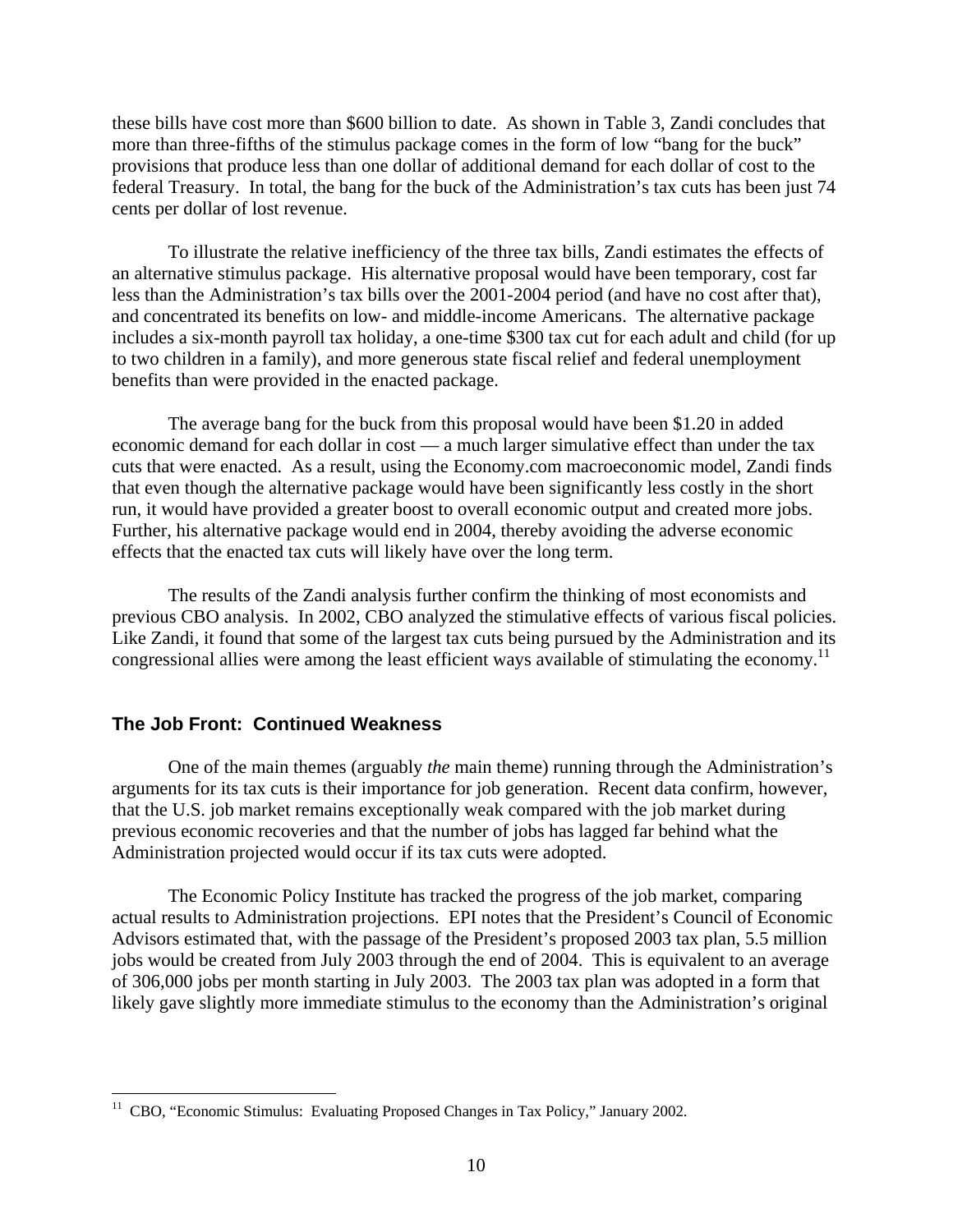proposal would have. Yet the number of jobs created has fallen far short of Administration expectations.<sup>12</sup>

- As Figure 1 shows, the job market has underperformed relative to Administration projections in 12 of the past 14 months.
- Although the job market did seem to gain steam in the spring of 2004, it has produced jobs at a slower rate in recent months. In August, the economy created 144,000 jobs or 162,000 jobs below the Administration's monthly projections.
- EPI reports that in total, since July 2003, "there are 2,668,000 fewer jobs than the administration projected would be created by enactment of its tax cuts." In the first 14 months of this period, a total of 1.6 million jobs have been created, which is just 38 percent of the Administration's projection.

 The weakness in the job market should not be attributed solely or primarily to the failure of Administration policies. Many factors affect the performance of the job market. The Administration, however, has not done the best it could to stimulate the economy and the job market, due to the substantially flawed design of its stimulus policy. As noted, Economy.com found an alternative stimulus package could have cost much less but produced more jobs.



# **Rising Deficits: Administration Data on the Role of the Tax Cuts**

Despite overwhelming evidence to the contrary, a number of policymakers and activists continue to insist that the recent tax cuts have contributed little or nothing to the deterioration of the budget outlook. They either say or imply that the tax cuts "pay for themselves" — that by boosting the economy, the tax cuts can bring in as much or more revenue than they lose through lower tax rates and higher deductions or credits or other tax breaks.

Recent data from the Administration itself indicate, however, that there has been a real budgetary cost to the tax cuts. When the Administration took office in 2001, the United States was enjoying large surpluses, and the surpluses were projected to continue through the remainder

 $12\,$ 12 Economic Policy Institute, "Job Watch: Tracking Jobs and Wages," accessed September 9, 2004, available at www.jobwatch.org.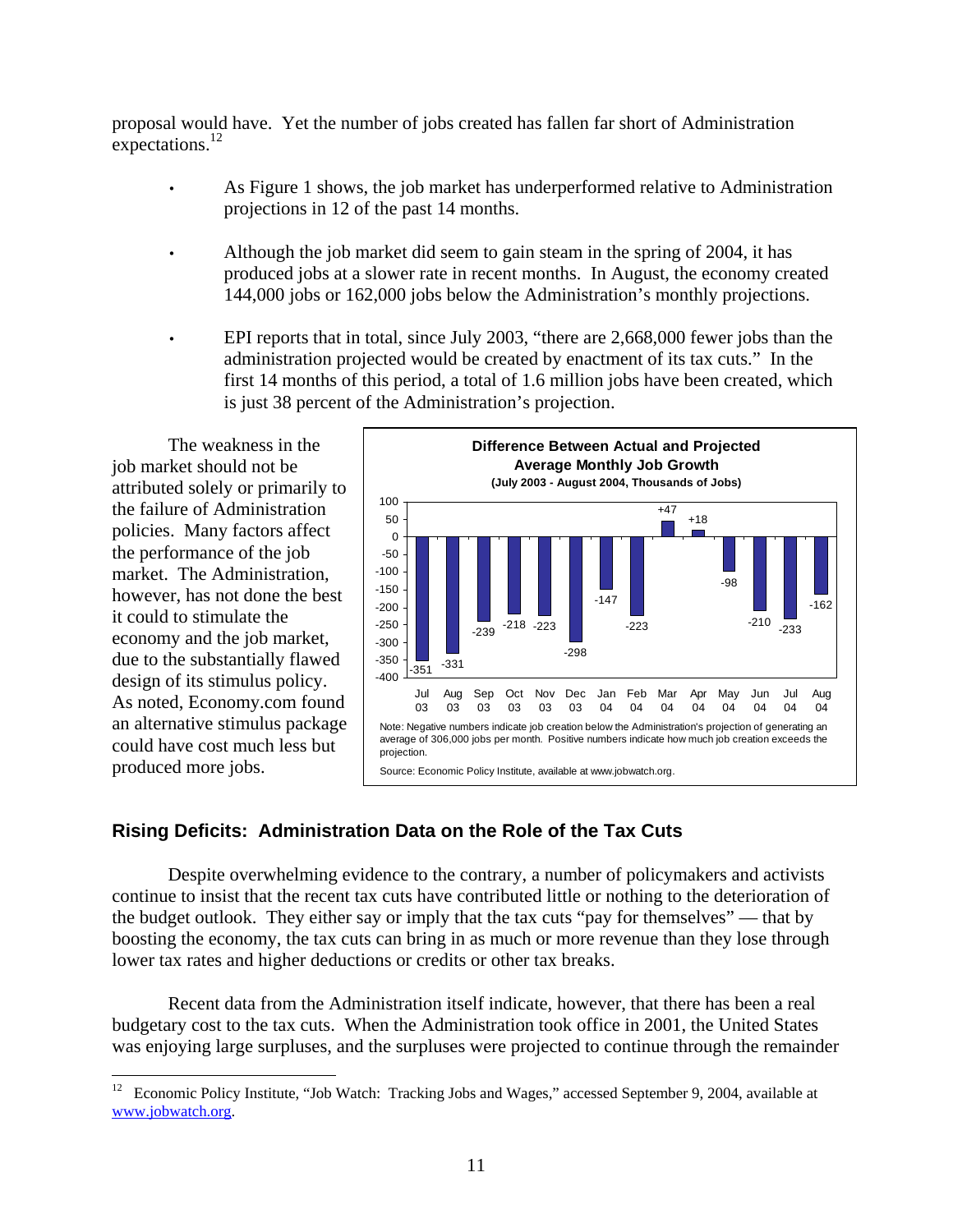of the decade. Since then, there has been a fiscal sea change. In its first budget, the Administration projected *surpluses* of \$1.3 trillion over the 2001-2004 period, assuming no new policies were enacted. In July 2004, however, the Administration estimated that there would be a cumulative *deficit* of \$850 billion over this period. The fiscal deterioration for these four years thus amounts to \$2.1 trillion.

In Table 7 of its new Mid-Session Budget Review, the Administration shows that the tax cuts contributed substantially to the fiscal deterioration. According to the figures in this table:

- The tax cuts have cost about \$620 billion over the last four years, including the cost of additional interest payments on the national debt.
- The cost of the tax cuts has ramped up substantially over time. In 2004 alone, the tax cuts add \$290 billion to the deficit, constituting a substantial majority of the projected deficit of \$445 billion.
- Among the budgetary factors over which policymakers have control (i.e., legislation that policymakers enact into law, as contrasted with changes in the economy), the tax cuts constitute the single largest cause of the shift from surpluses to deficits. The tax cuts are more expensive than all spending increases combined — including new spending for homeland security, the war in Iraq, operations in Afghanistan, expanded anti-terrorism efforts, and all domestic spending increases. The Administration's own data show that tax cuts account for 57 percent of the budget deterioration over the 2001–2004 period that was caused by the enactment of legislation.
- New CBO data released September 7 produce similar findings. They show that, to date, the tax cuts have accounted for 59 percent of the cost of legislation enacted since the beginning 2001 (very close to OMB's estimate of 57 percent). And, according to the CBO data, the cost of the tax cuts will continue to mount. Calculations based on the CBO data show that, over the ten-year period from 2002-2011, the tax cuts will account for just over half of the cost of all new

|                                          | 2001-2004 | Share,          |
|------------------------------------------|-----------|-----------------|
| Surpluses projected in January 2001      | 1.3       | attributable to |
| Economic and technical reestimates       | $-1.0$    | legislation     |
| Tax cuts                                 | $-0.6$    | 57%             |
| Spending increases                       | $-0.5$    | <u>43%</u>      |
| Subtotal enacted and assumed legislation | $-1.1$    | 100%            |
| <b>Current deficit estimate</b>          | $-2.1$    |                 |

## **Table 4 Causes of the Deficits: Change since 2001**  (2001-2004, in Trillions of Dollars)

Source: OMB, President's Mid-Session Budget Review, Table 7.

legislation enacted since 2001. (This assumes the tax cuts and other current budget policies are continued.) Over this ten-year period, the cost of the tax cuts,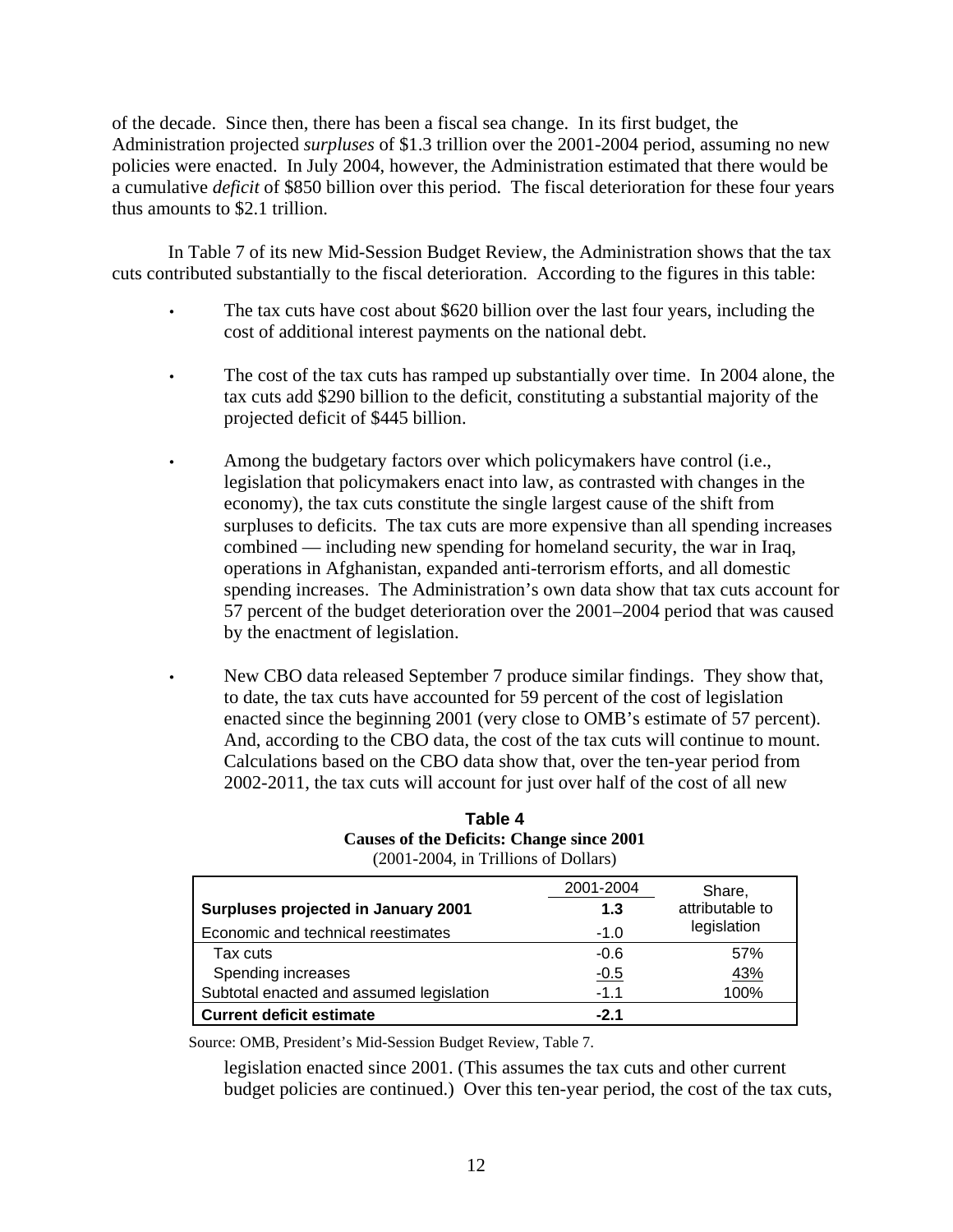if made permanent, will total \$2.8 trillion, including the additional interest payments on the national debt caused by the tax cuts.<sup>13</sup>

## **Conclusion**

 $\overline{a}$ 

The latest evidence on the effects of the recent tax cuts is disturbing. In the short term, we have spent much for relatively little gain. Although the tax cuts are expensive, they have been relatively ineffective at stimulating a struggling economy and have provided the largest direct benefits to very high-income households.

In the long run, the tax cuts will likely do harm. The federal government is on an unsustainable fiscal course. Deficits may not be significantly harming the nation *now* because the economy has not yet fully recovered from the recent recession. But large deficits extend as far as the eye can see. In a comprehensive new study of the effects of budget deficits on the economy, William Gale and Peter Orszag of the Brookings Institution confirm that these deficits will reduce national saving and impede economic growth. And, as noted, the tax cuts — if they are extended — significantly contribute to the harmful government borrowing. Gale and Orszag conclude, "...making the 2001 and 2003 tax cuts permanent would raise the cost of capital for new investment, and reduce long-term investment and economic growth."14 Thus, over the longterm, the tax cuts are likely to reduce national income, leaving both the economy and the government even less-prepared to pay for the approaching retirement of the baby boomers.

<sup>&</sup>lt;sup>13</sup> For more details on the new CBO data and the methodology behind these calculations, see Richard Kogan and David Kamin, "New Congressional Budget Office Estimates Show Continued High Deficits and Further Fiscal Deterioration," Center on Budget and Policy Priorities, September 9, 2004.

<sup>&</sup>lt;sup>14</sup> William G. Gale and Peter R. Orszag, "Budget Deficits, National Saving, and Interest Rates," prepared for the Brookings Panel on Economic Activity, September 2004.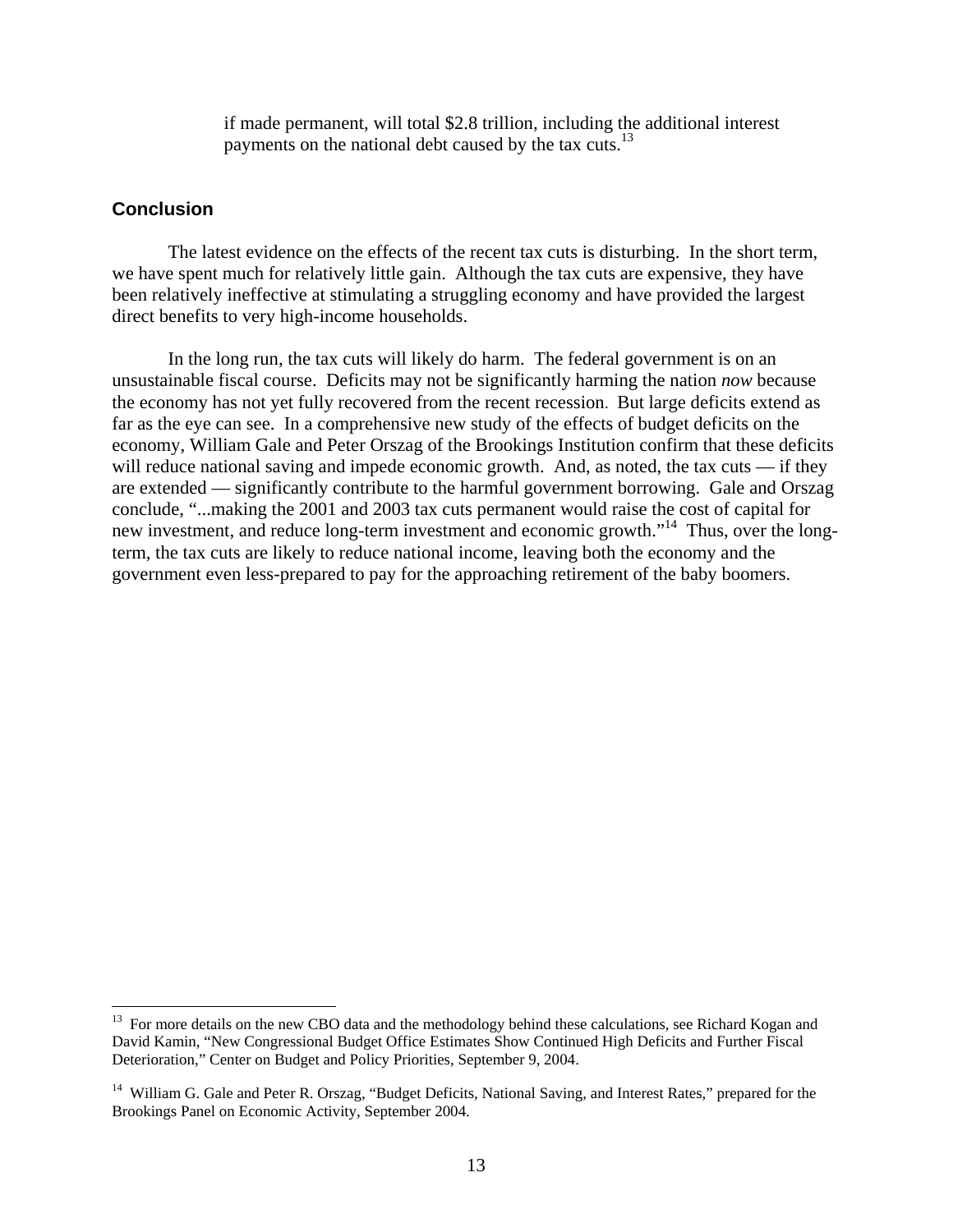### **Appendix 1: The Changing Share of Tax Liabilities**

The most meaningful measure of a tax cut's distribution is its effect on after-tax income. After-tax income, or "disposable" income, is the amount that households have available for their personal needs and wants — shelter, food, medical care, travel, saving, and so on. CBO's new report contains data allowing us to calculate changes in the distribution of after-tax income caused by the tax cuts; as shown in Table 1 of this analysis, these calculations reveal that the tax cuts increased the after-tax income of the well off much more than they increased the after-tax income of middle- and low-income Americans.

As a result, after-tax income is more concentrated at the very top of the income spectrum than it would be without the tax cuts. Because of the tax cuts, the share of the nation's after-tax income possessed by the bottom 80 percent of households is lower than it otherwise would be while the share possessed by the top one percent of households is larger*.* 

A variety of forces have increased income inequality in the United States for most of the last three decades. The calculations cited above, using the new CBO data, demonstrate that the tax cuts have exacerbated this trend. Moreover, there are three ways that most of the calculations we use *understate* the degree to which the tax cuts increased inequality. First, the CBO data do not reflect the reduction and eventual elimination of the estate tax, even though this large tax cut is heavily concentrated among the very well off. Second, our figures focus on 2004; in later years, two additional income-tax breaks that favor the well off are scheduled to go into effect (the repeal of limits on personal exemptions and itemized deductions for high-income households). Third, our calculations use the CBO figures *without* the business tax breaks, even though those tax cuts also disproportionately favor the well off.

Based on the CBO report, some have claimed that the Administration's tax cuts have actually made the tax system more progressive. They argue that high-income taxpayers are generally paying a significantly greater percentage of federal income taxes because of the 2001, 2002, and 2003 tax cuts; using this statistic, they conclude that "high-income taxpayers had a comparable reduction in tax burden to middle-income taxpayers due to the Bush tax cuts."<sup>15</sup> This assertion has been featured in statements by the Administration, Republican lawmakers, and conservative analysts.

 A fundamental problem with these assertions is that they ignore taxes other than the income tax. Unlike the progressive income tax, other federal taxes — in particular, the payroll tax — are regressive, with middle-and low-income households devoting a greater share of their income to paying these taxes than those at the top of the income scale. Other CBO data show that *three-fourths* of all tax filers pay more in payroll taxes than they do in income taxes. By reducing income and estate taxes while leaving other taxes unchanged, the Administration's tax cuts have shifted the source of federal revenues from progressive income taxes towards more regressive payroll taxes. Analyzing tax burdens by focusing solely on the income tax and ignoring other taxes produces misleading results, a trap into which CBO did not fall.

1

<sup>&</sup>lt;sup>15</sup> "Statement of Senators Chuck Grassley, Don Nickles, and Robert Bennett Regarding a Congressional Budget Office Paper 'Effective Federal Tax Rates Under Current Law, 2001 to 2014,'" August 13, 2004.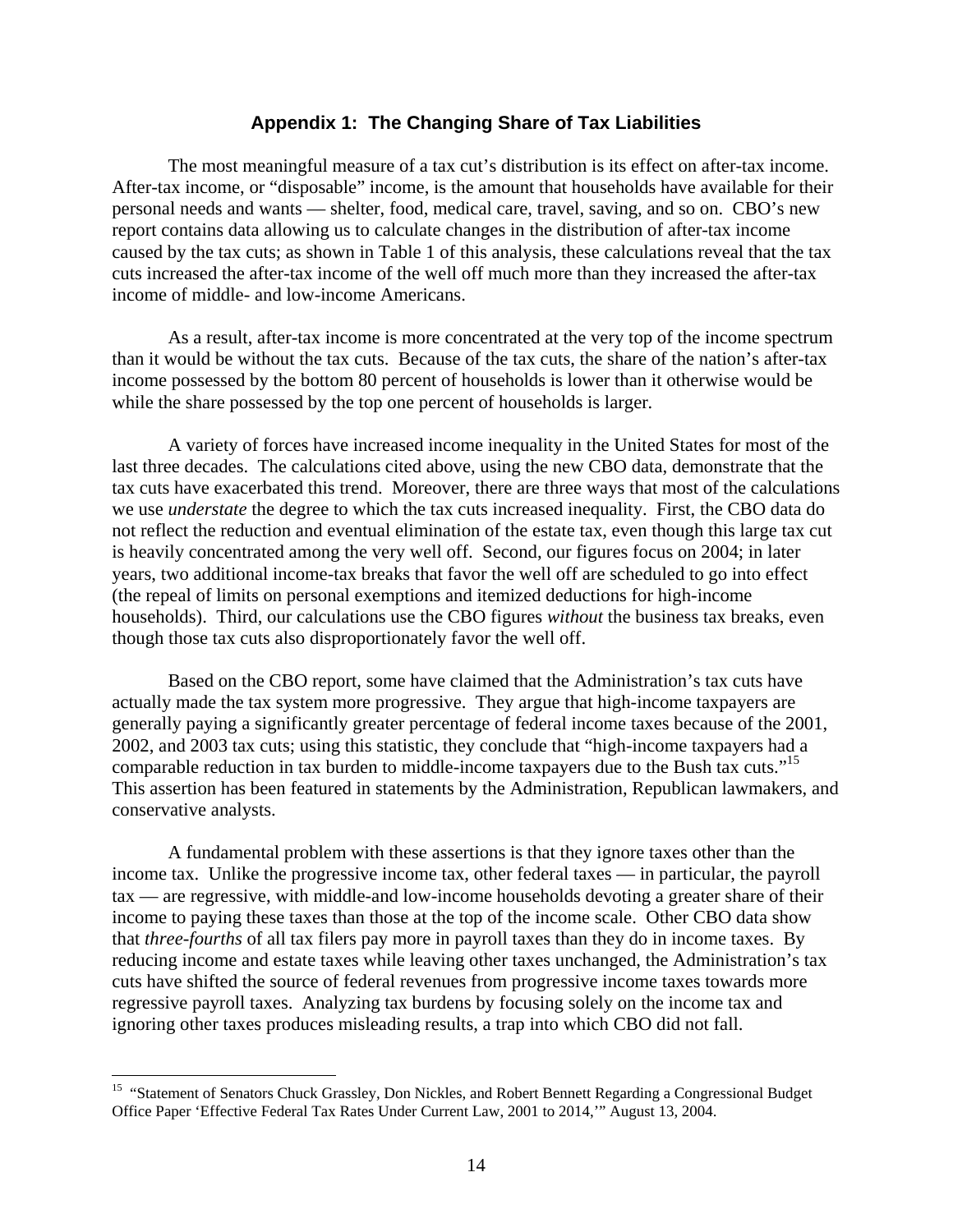More fundamentally, assessing the share of taxes that different income groups pay is not especially meaningful for assessing the distributional effects of the tax cuts. Essentially, such a statistic tells us that the upper-income group will be paying a larger share of the *much smaller amount* of federal taxes being collected after the tax cuts. It is possible to increase the share of taxes paid by the well off at the same time that one makes after-tax income more unequal; those who focus on changes in the share of taxes paid are not focusing on the most meaningful results. It is the after-tax income data that indicate the degree to which the tax cuts have affected how much households have at their disposal.

For example, if all federal taxes were eliminated except for a tax of \$1 a year on the top one percent of households, these high-income households would be paying 100 percent of all federal taxes. By this measure, the tax cut would be called "progressive." Nonetheless, highincome earners would disproportionately benefit from the tax cut. A large, progressive tax system — that had substantially increased the share of disposable income going to low- and middle-income Americans — would have been replaced with one that is nearly non-existent. Thus, high-income Americans would see a far greater percentage increase in their disposable income than all others. The fact that the remaining \$1 per year system would be paid entirely by the top one percent would make no real difference at all. Moreover, the virtual repeal of the tax system would presumably lead to reductions in programs that primarily benefit middle- and lowincome households, as most major federal programs do.

Finally, in assessing the net impact of the tax cuts on various groups, it is also necessary to consider how they will be paid for. As discussed in the text, once the tax cuts are paid for, it is very likely that low- and middle-income taxpayers will be worse off in absolute terms — the offsetting spending cuts or tax increases that ultimately will have to be adopted will reduce the income of the low- and middle-income Americans more than the tax cuts increase their income. Those at the top of the income spectrum, by contrast, will still see substantial net benefits from the tax breaks. In sum, the tax cuts have already increased disparities in after-tax income, and once they are paid for, these disparities almost surely will be even greater.